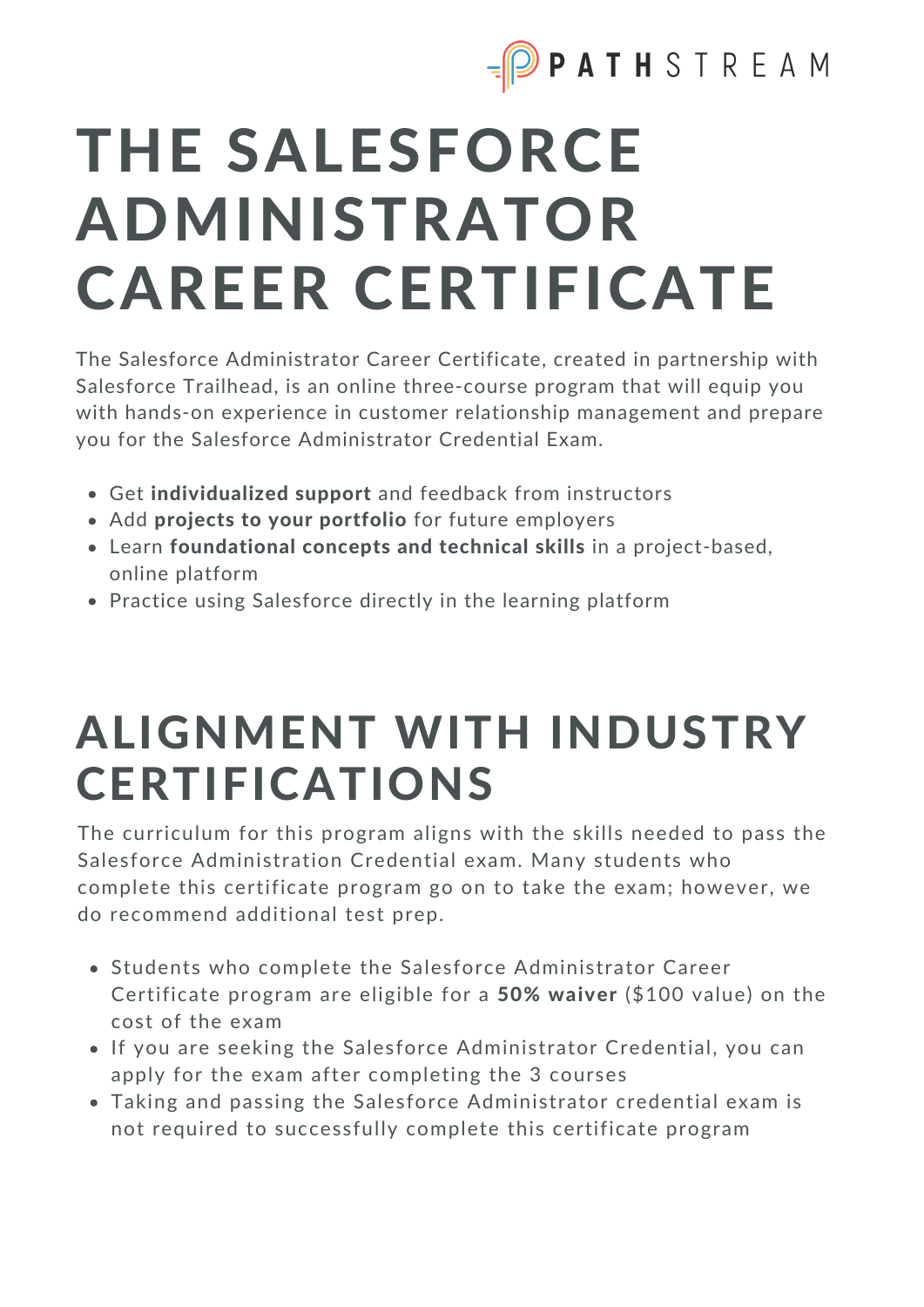

## CAREER READINESS SUPPORT

This program offers career coaching and job placement support to help you achieve your career goals and ensure you are up-to-date on job opportunities.

#### A SELECTION OF OUR JOB PLACEMENT PARTNERS

AEROTEK CAREER CIRCLE INDEED JOPWELL KELLY SERVICES MATHISON **TEKSYSTEMS** WAYUP

#### FREELANCE PROJECTS AND VIRTUAL INTERNSHIPS

While you apply for full-time jobs, you can complete remote freelance projects and internships to add work experience to your resume and portfolio. Pathstream has a dedicated portal to help you find these micro-internship opportunities.

#### ALIGNED JOBS

CRM ADMINISTRATOR

SALESFORCE ADMINISTRATOR

SALESFORCE CONSULTANT

SALESFORCE BUSINESS ANALYST

SALES OPERATIONS MANAGER

#### COURSE STRUCTURE

10-15 HOURS PER WEEK

SELF-PACED

INSTRUCTOR FEEDBACK AND SUPPORT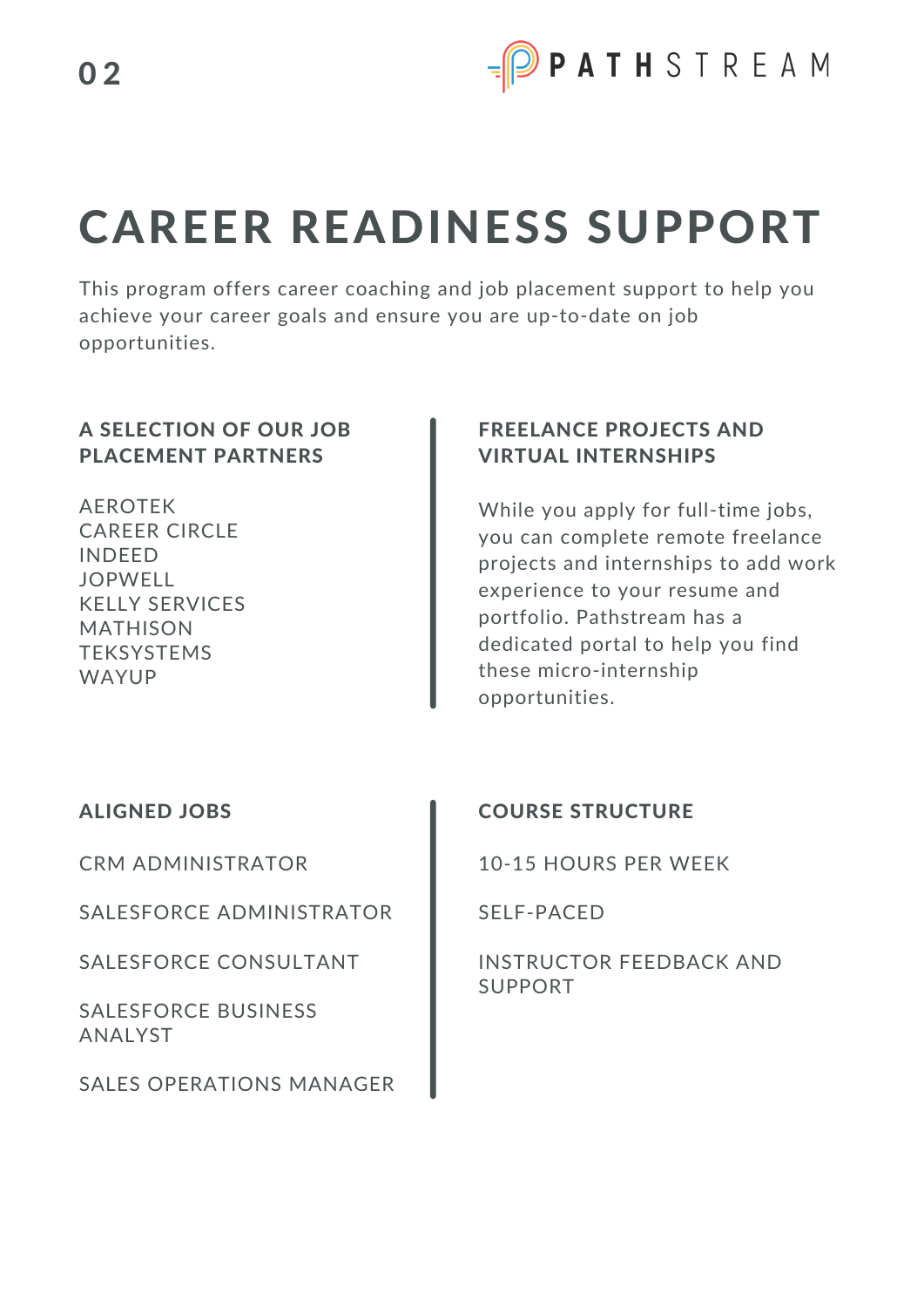### COURSE 1

#### CUSTOMER RELATIONSHIP MANAGEMENT FOR BUSINESS

- Define what Customer Relationship Management (CRM) systems are and what they are used for
- Define the types of data that are integral to the sales process and create and manage a Trailhead account and Trailhead Playground
- Describe the function of a database in the context of CRM and understand the importance of tracking data and maintaining data hygiene
- Identify relevant business & stakeholder information and configure reports to capture relevant information

#### HANDS ON LABS

- UTILIZE SALESFORCE'S DATA IMPORT TOOLS
- CONVERT LEADS AND PROGRESS OPPORTUNITIES
- GENERATE REPORTS AND DASHBOARDS

#### SKILLS LEARNED

- SALESFORCE SALES CLOUD
- **. SALESFORCE SERVICE CLOUD**
- CUSTOMER RELATIONSHIP MANAGEMENT
- SALES AND SUPPORT PROCESSES
- REPORTS AND DASHBOARDS
- SALESFORCE CONTRACTS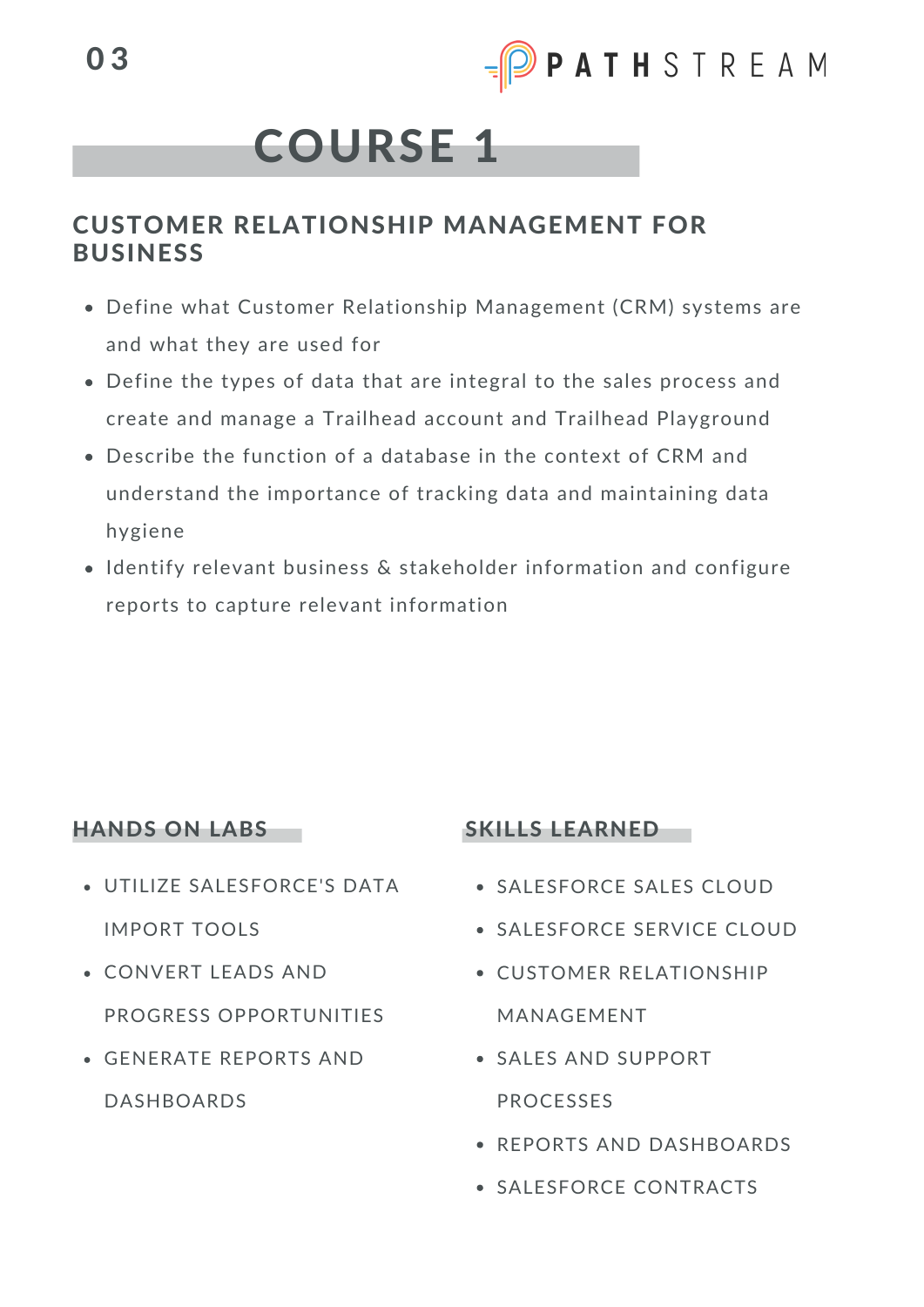### COURSE 2

#### INTRODUCTION TO SALESFORCE ADMINISTRATION

- Identify key ways to enforce data security in Salesforce and the main elements in Setup
- Understand the difference between standard and custom fields and how to customize standard fields
- Explain the standard object architecture and relationship model and define different object relationships and their use cases
- Create a new Lightning App that includes a custom logo & brand, navigation bar items, and utility items

#### HANDS ON LABS

- CONFIGURE SALESFORCE SECURITY BASICS
- TAILOR AND CUSTOMIZE SALESFORCE INTERFACES
- CREATE CUSTOM FIELDS

#### SKILLS LEARNED

- CUSTOM FIELDS
- **SECURITY REQUIREMENTS** ANALYSIS
- **REPORTING TOOLS**
- LIGHTNING APPS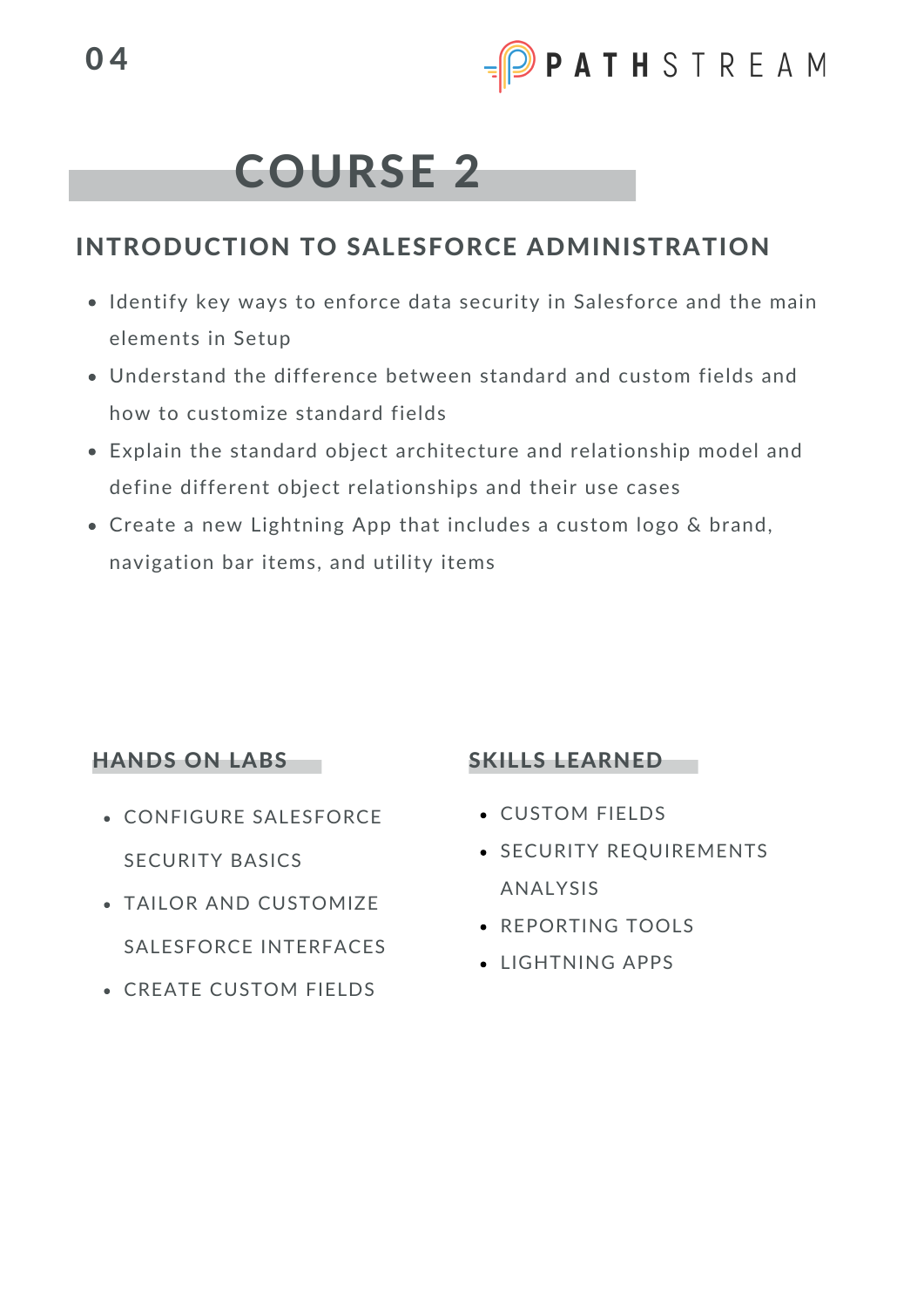### COURSE 3

#### ADVANCED TOPICS IN SALESFORCE ADMINISTRATION

- Master the key functionalities of the Sales Cloud CRM that support a business's growth and differentiate between Lightning Experience and Salesforce Classic
- Create a sales path for SDRs including automated guidance at different opportunity stages and create Lead queues in Salesforce
- Demonstrate how to create Case Queues and Case Assignment rules and create escalations with the provided criteria
- Explore the various tools and settings that govern record access in Salesforce and recognize the capabilities and considerations of the Role Hierarchy

#### HANDS ON LABS

- IMPLEMENT SIMULATED SECURITY REQUIREMENTS
- IMPROVE DATA HYGIENE
- AUTOMATE BUSINESS

PROCESSES

#### SKILLS LEARNED

- DYNAMIC DASHBOARDS
- DATA MANAGEMENT & HYGIENE
- **PROFILES AND PERMISSION SETS**
- **PROCESS AUTOMATION**